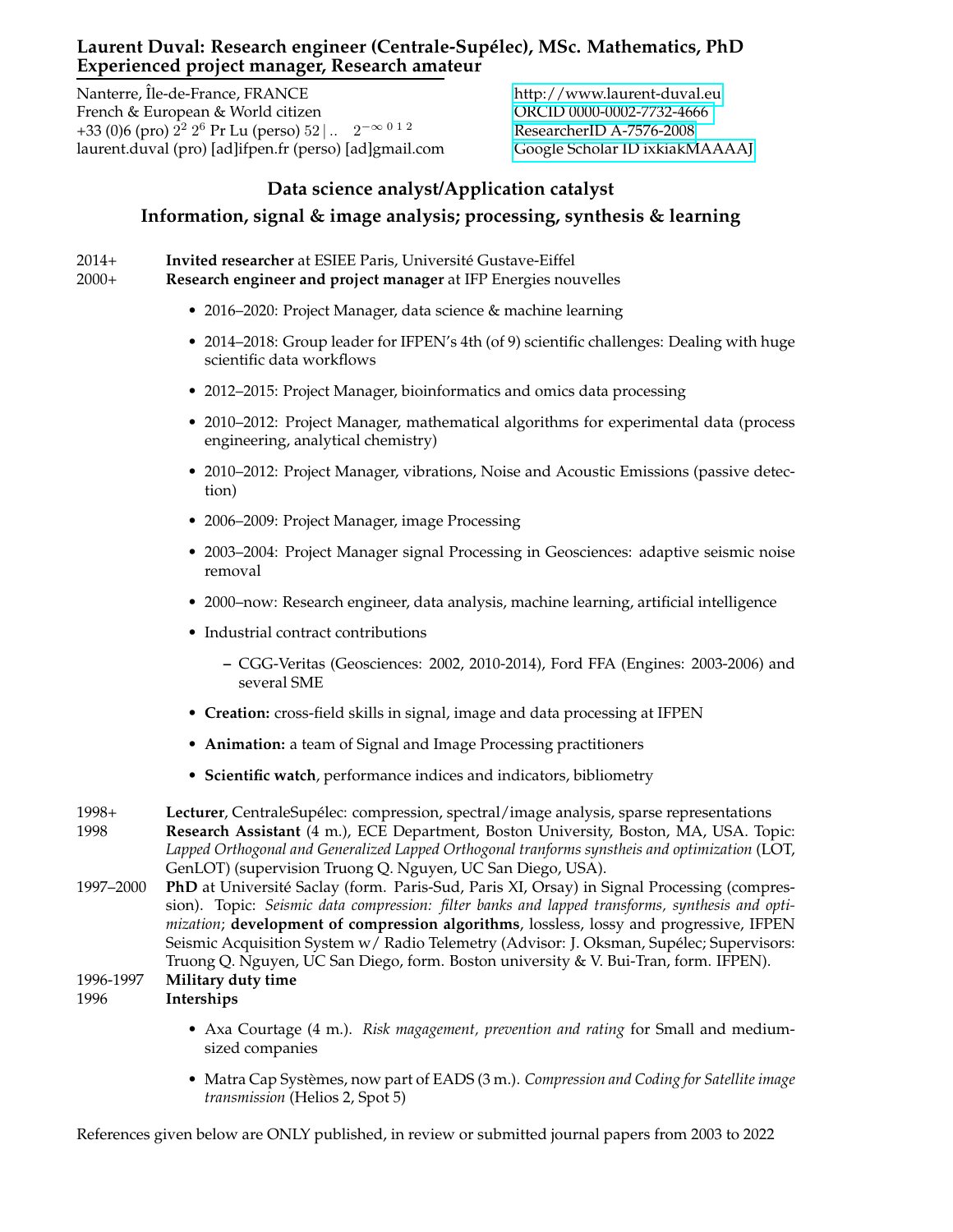[\[VBD](#page-2-0)<sup>+</sup>04, [VRGB](#page-2-1)<sup>+</sup>05, [VRGB](#page-2-2)<sup>+</sup>07, [CDP06,](#page-1-0) [CPD07,](#page-1-1) [CDBBP08,](#page-1-2) [DC04,](#page-1-3) [GDP09,](#page-1-4) [ZLDP09,](#page-2-3) [JDCP11,](#page-1-5) [VLRH](#page-2-4)<sup>+</sup>12, [BRLL](#page-1-6)<sup>+</sup>13, [PDCP14,](#page-2-5) [NSD14,](#page-1-7) [RPD](#page-2-6)<sup>+</sup>15, [PCB](#page-1-8)<sup>+</sup>15, [PCDP18,](#page-2-7) [PDB](#page-2-8)<sup>+</sup>20, [CDM](#page-1-9)<sup>+</sup>17, [BKEFDF](#page-1-10)<sup>+</sup>17, [PDP](#page-2-9)<sup>+</sup>19, [CCDP20,](#page-1-11) [MCPD21,](#page-1-12) [HJB](#page-1-13)<sup>+</sup>22, [JPB](#page-1-14)<sup>+</sup>22, [JcP](#page-1-15)<sup>+</sup>22].

## **References**

- <span id="page-1-10"></span>[BKEFDF<sup>+</sup>17] A. Ben Khaled-El Feki, L. Duval, C. Faure, D. Simon, and M. Ben Gaid. CHOPtrey: contextual online polynomial extrapolation for enhanced multi-core co-simulation of complex systems. *Simul. T. Soc. Mod. Sim.*, 93(3):185–200, Mar. 2017.
- <span id="page-1-6"></span>[BRLL<sup>+</sup>13] R. Brahem, A. Royon-Lebeaud, D. Legendre, M. Moreaud, and L. Duval. Experimental hydrodynamic study of valve trays. *Chemical Engineering Science*, 100(0):23–32, 2013.
- <span id="page-1-11"></span>[CCDP20] Afef Cherni, Emilie Chouzenoux, Laurent Duval, and Jean-Christophe Pesquet. SPOQ  $\ell_p$ over-ℓ<sup>q</sup> regularization for sparse signal recovery applied to mass spectrometry. *IEEE Trans. Signal Process.*, 68:6070–6084, 2020.
- <span id="page-1-2"></span>[CDBBP08] C. Chaux, L. Duval, A. Benazza-Benyahia, and J.-C. Pesquet. A nonlinear Stein based estimator for multichannel image denoising. *IEEE Trans. Signal Process.*, 56(8):3855–3870, Aug. 2008.
- <span id="page-1-9"></span>[CDM<sup>+</sup>17] Camille Couprie, Laurent Duval, Maxime Moreaud, Sophie Hénon, Mélinda Tebib, and Vincent Souchon. BARCHAN: Blob Alignment for Robust CHromatographic ANalysis. *J. Chrom. A*, (1484):65–72, Feb. 2017.
- <span id="page-1-0"></span>[CDP06] C. Chaux, L. Duval, and J.-C. Pesquet. Image analysis using a dual-tree M-band wavelet transform. *IEEE Trans. Image Process.*, 15(8):2397–2412, Aug. 2006.
- <span id="page-1-1"></span>[CPD07] C. Chaux, J.-C. Pesquet, and L. Duval. Noise covariance properties in dual-tree wavelet decompositions. *IEEE Trans. Inform. Theory*, 53(12):4680–4700, Dec. 2007.
- <span id="page-1-3"></span>[DC04] L. Duval and C. Chaux. Lapped transforms and hidden Markov models for seismic data filtering. *Int. J. Wavelets Multiresolut. Inf. Proc.*, 2(4):455–476, Dec. 2004.
- <span id="page-1-4"></span>[GDP09] J. Gauthier, L. Duval, and J.-C. Pesquet. Optimization of synthesis oversampled complex filter banks. *IEEE Trans. Signal Process.*, 57(10):3827–3843, Oct. 2009.
- <span id="page-1-13"></span>[HJB+22] Rémi Hocq, Surabhi Jagtap, Magali Boutard, Andrew C. Tolonen, Laurent Duval, Aurélie Pirayre, Nicolas Lopes Ferreira, and François Wasels. Genome-wide TSS distribution in three related clostridia with normalized capp-switch sequencing. *Microbiol. Spectr.*, 10(2), Mar.-Apr. 2022.
- <span id="page-1-15"></span> $[JcP+22]$  Surabhi Jagtap, Abdulkadir Çelikkanat, Aurélie Pirayre, Frédérique Bidard, Laurent Duval, and Fragkiskos D. Malliaros. BraneMF: Integration of biological networks for functional analysis of proteins. *PREPRINT*, Jan. 2022.
- <span id="page-1-5"></span>[JDCP11] L. Jacques, L. Duval, C. Chaux, and G. Peyré. A panorama on multiscale geometric representations, intertwining spatial, directional and frequency selectivity. *Signal Process.*, 91(12):2699–2730, Dec. 2011.
- <span id="page-1-14"></span>[JPB<sup>+</sup>22] Surabhi Jagtap, Aurélie Pirayre, Frédérique Bidard, Laurent Duval, and Fragkiskos D. Malliaros. BRANEnet: Embedding multilayer networks for omics data integration. *IN RE-VIEW (Bioformatics)*, June 2022.
- <span id="page-1-12"></span>[MCPD21] Arthur Marmin, Marc Castella, Jean-Christophe Pesquet, and Laurent Duval. Sparse signal reconstruction for nonlinear models via piecewise rational optimization. *Signal Process.*, 179(107835), Feb. 2021.
- <span id="page-1-7"></span>[NSD14] X. Ning, I. W. Selesnick, and L. Duval. Chromatogram baseline estimation and denoising using sparsity (BEADS). *Chemometr. Intell. Lab. Syst.*, 139:156–167, Dec. 2014.
- <span id="page-1-8"></span>[PCB<sup>+</sup>15] A. Pirayre, C. Couprie, F. Bidard, L. Duval, and J.-C. Pesquet. BRANE Cut: biologicallyrelated a priori network enhancement with graph cuts for gene regulatory network inference. *BMC Bioinformatics*, 16(1):369, Dec. 2015.